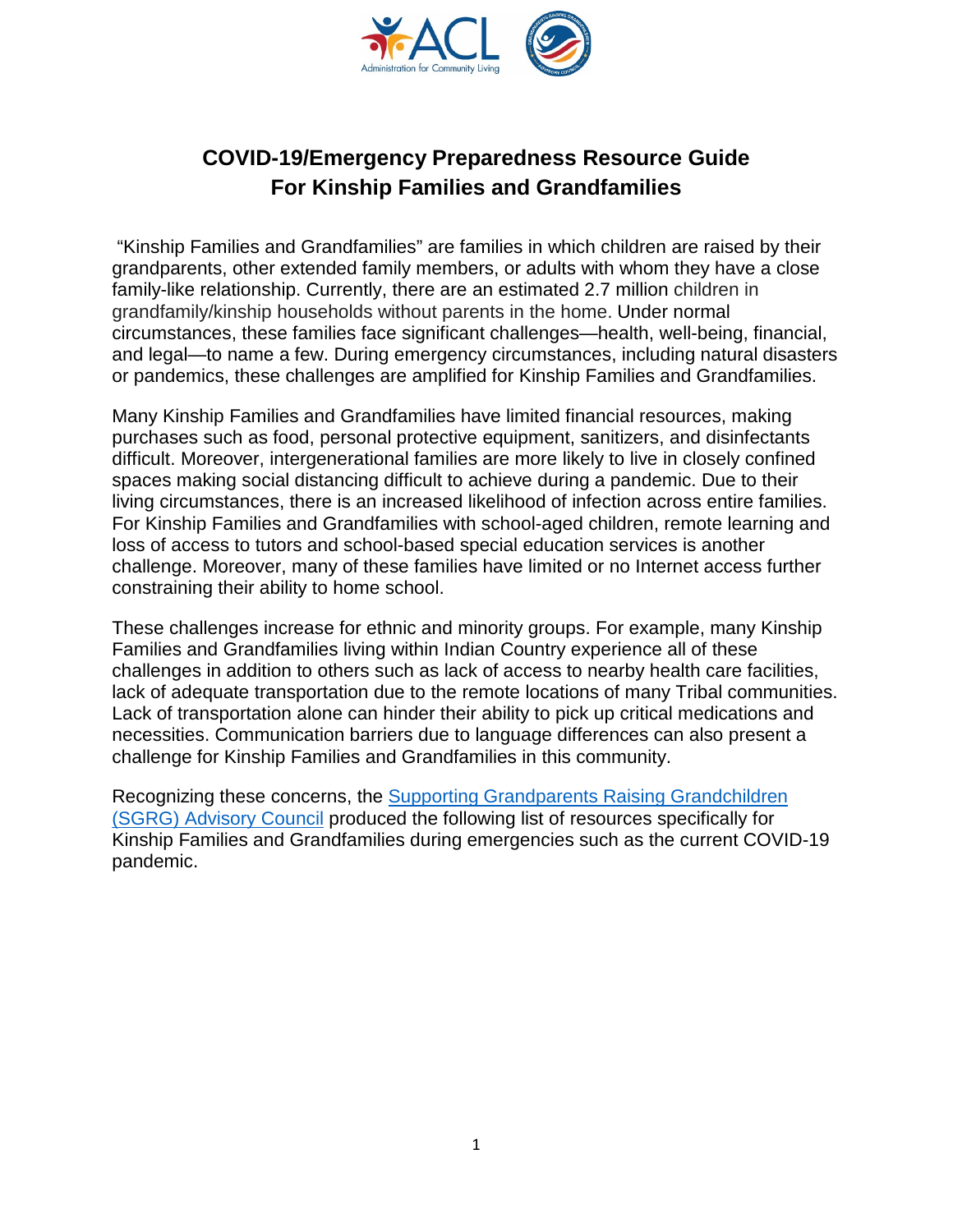# **TABLE OF CONTENTS**

| COVID-19 Resources for Kinship Family and Grandfamily Caregivers3 |  |  |
|-------------------------------------------------------------------|--|--|
|                                                                   |  |  |
|                                                                   |  |  |
|                                                                   |  |  |
|                                                                   |  |  |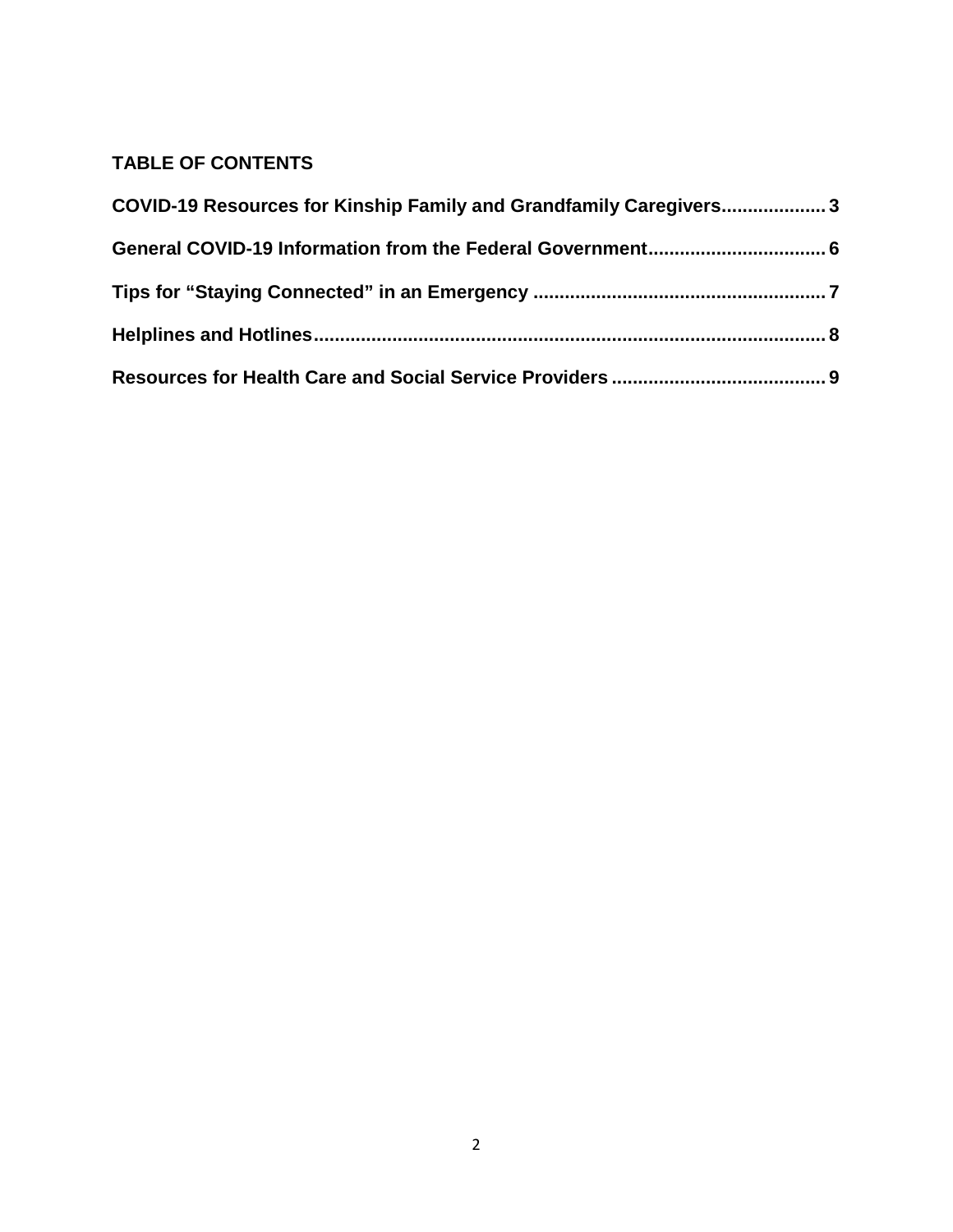# **COVID-19 Resources for Kinship Family and Grandfamily Caregivers Audience: Caregivers of children and teens**

## **ARCH National Respite Network**

Visit the National Respite Locator for a list of respite resources for parents and family caregivers your state or community.

### **Center for Parent Information and Resources**

The Coping with COVID-19 for Adults and for Children webpage includes regularly updated resources to support children with disabilities and their families during the pandemic covering such topics as distance learning, attending virtual IEP meetings, and providing behavioral support at home.

### **Child Welfare Information Gateway**

The COVID-19 State Child Welfare and Related Health Resources webpage contains a list of websites, organized by state, that provide local guidelines and responses to the COVID-19 emergency.

# **Consumer Financial Protection Bureau (CFPB)**

The CFPB's coronavirus landing page has links to information on mortgage and housing assistance, economic impact payments, managing finances, and scams.

With resources from across the federal government, the Preparing, recovering, and rebuilding after disasters and emergencies webpage can help you safeguard your finances.

The CFPB explains new retirement withdrawal and repayment rules under the CARES Act in considering an early retirement withdrawal, CARES Act rules and what you should know.

### **The Conversation Project (advance care planning)**

The Being Prepared in the Time of COVID resource offer instructions for advance planning during the COVID-19 pandemic. The resource includes a worksheet on page 2 with specific questions to assist individuals in creating their own advance care plan.

# **COVID-19 Child Welfare and Related Health Resources by State**

The Child Welfare Information Gateway provides a list of websites that focus on State-specific guidelines and responses to the COVID-19 emergency.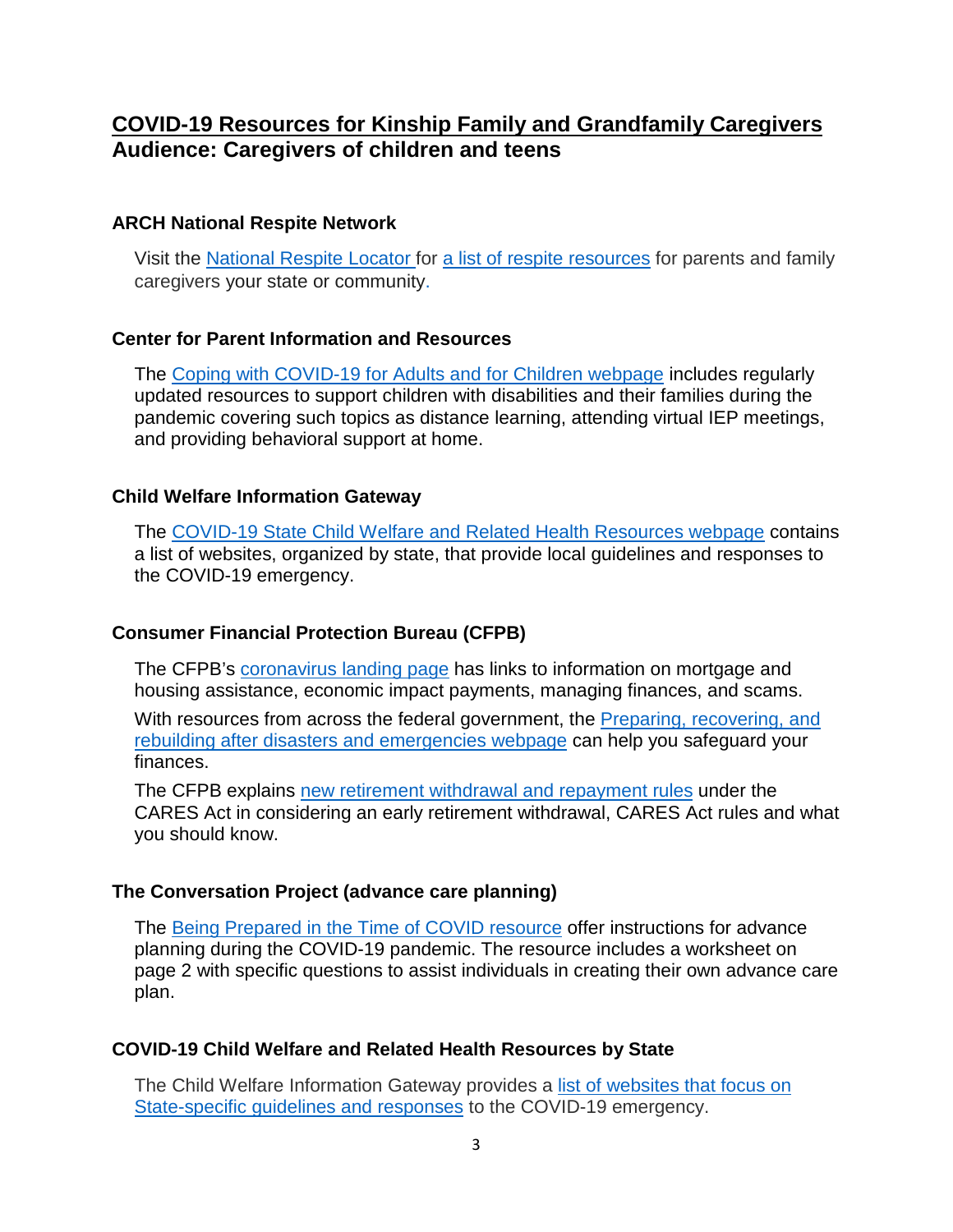#### **Eldercare Locator**

This is a public service of the U.S. Administration on Aging (AoA) that connects older adults and their families to services and resources. Visit the Eldercare Locator webpage and type in the name of the city or ZIP code. Examples of some of the information available include, but not limited to the following:

- Support Services
- Housing
- Elder Rights
- Insurance and Benefits
- Health
- Transportation
- Caregiver corner with helpful information and support

### **Feeding America**

The Feeding America Food Bank locator contains a database of 200 food banks across the nation. The locator is searchable by ZIP code and/or state.

### **Generations United**

The COVID-19 Resource webpage on the Grandfamilies website provides an up-todate list of information, webinars and tools to assist Kinship Families and Grandfamilies during the COVID-19 pandemic.

### **Local Health Departments**

The National Association of County and City Health Officials offers a tool to help individuals search for their local health departments by area.

### **National Council on Aging**

The COVID-19 Resources for Older Adults and Caregivers webpage offers information on many issues impacting older adults and caregivers such as paying bills, Medicare assistance, transportation issues, and finding affordable food. You may also check benefits eligibility at BenefitsCheckup.org.

### **National Indian Health Board**

The COVID-19 Tribal Resource Center's Community Health Tools webpage provides a number of COVID-19 resources, including fact sheets on such topics as:

- Talking about COVID-19
- How to Talk to Youth About COVID-19
- COVID-19 Testing in Indian Country
- Differences Between Social Distancing, Isolation, and Quarantine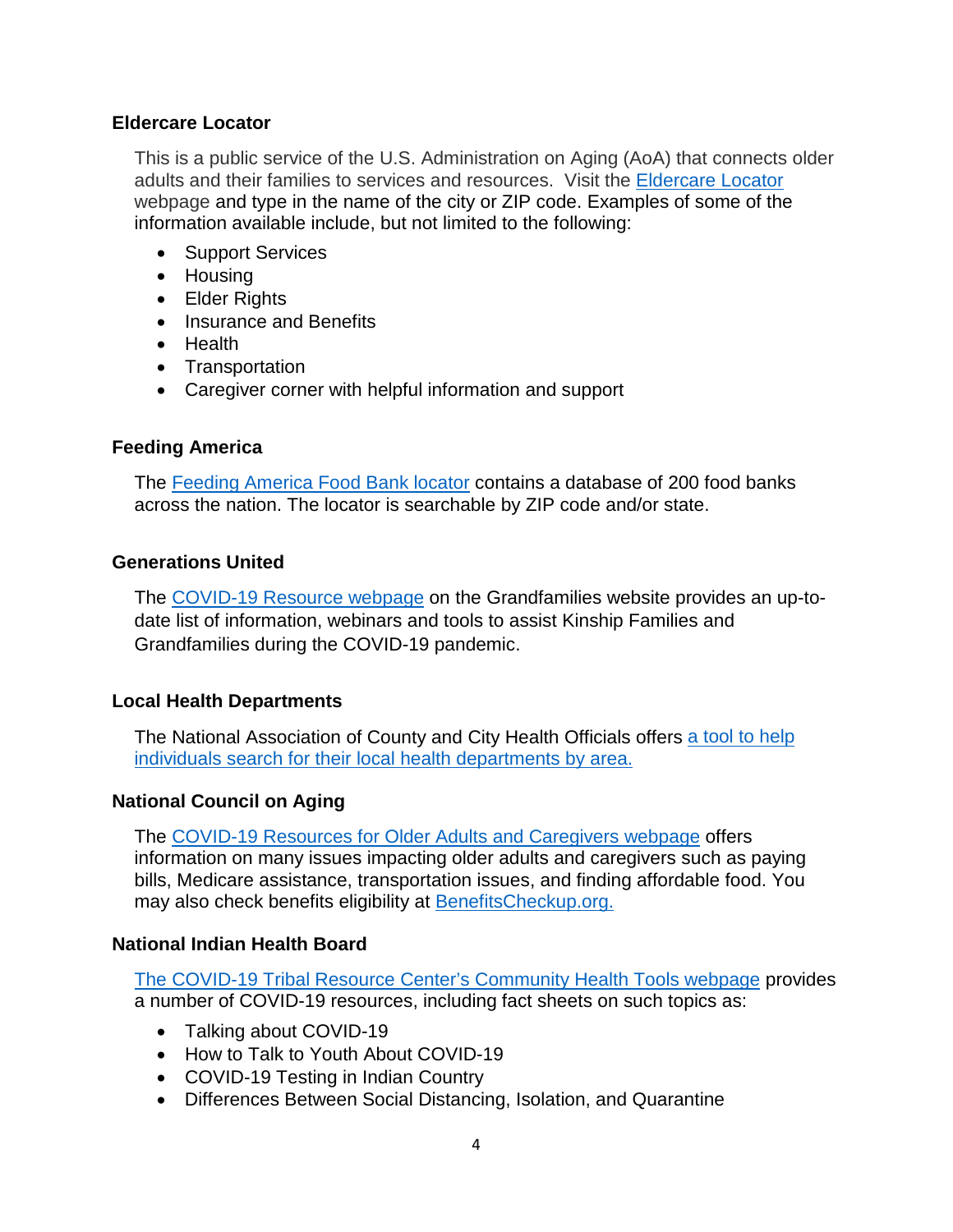- Securing Food and Nutrition
- COVID-19 and Housing
- Vulnerable Populations

### **Sesame Workshop**

The Caring for Each Other initiative offers games, activities, videos, information to help children and parents understand the latest additional issues surrounding Coronavirus, including resources to help families face current challenges like missing friends, while also giving children ways to celebrate the helpers in their neighborhoods, from pharmacists to mail carriers to grocery store employees.

#### **State and Local FEMA offices**

Contact information for FEMA offices in each state and territory are available on the FEMA webpage. Each state specific page is organized differently however; all contain information on how to sign up for advance warnings such as weather alerts and disaster warnings.

#### **State Health Departments**

This resource links to health departments in all 50 states, 8 US territories and freely associated states, and the District of Columbia.

### **State Kinship Care Resources**

The State Kinship Care Contacts and Programs webpage includes State Kinship Care contacts or website links to kinship care programs and services offered by State Child Welfare Departments as well as subcontracted private nonprofit agencies in applicable States and the District of Columbia.

### **U.S. Department of Education (ED)**

The Individuals with Disabilities Education Act site contains the most up-to-date information on the Federal education law for infants, toddlers, children, and youth with disabilities and how families can be involved in educating and supporting their children with disabilities."

### **U.S. Food and Drug Administration (FDA)**

The FDA provides various Consumer Articles and guidance on Shopping for Food During the COVID-19 Pandemic. The COVID-19 Resource page also contains additional resources such as fact sheets, videos, podcasts, toolkits and articles.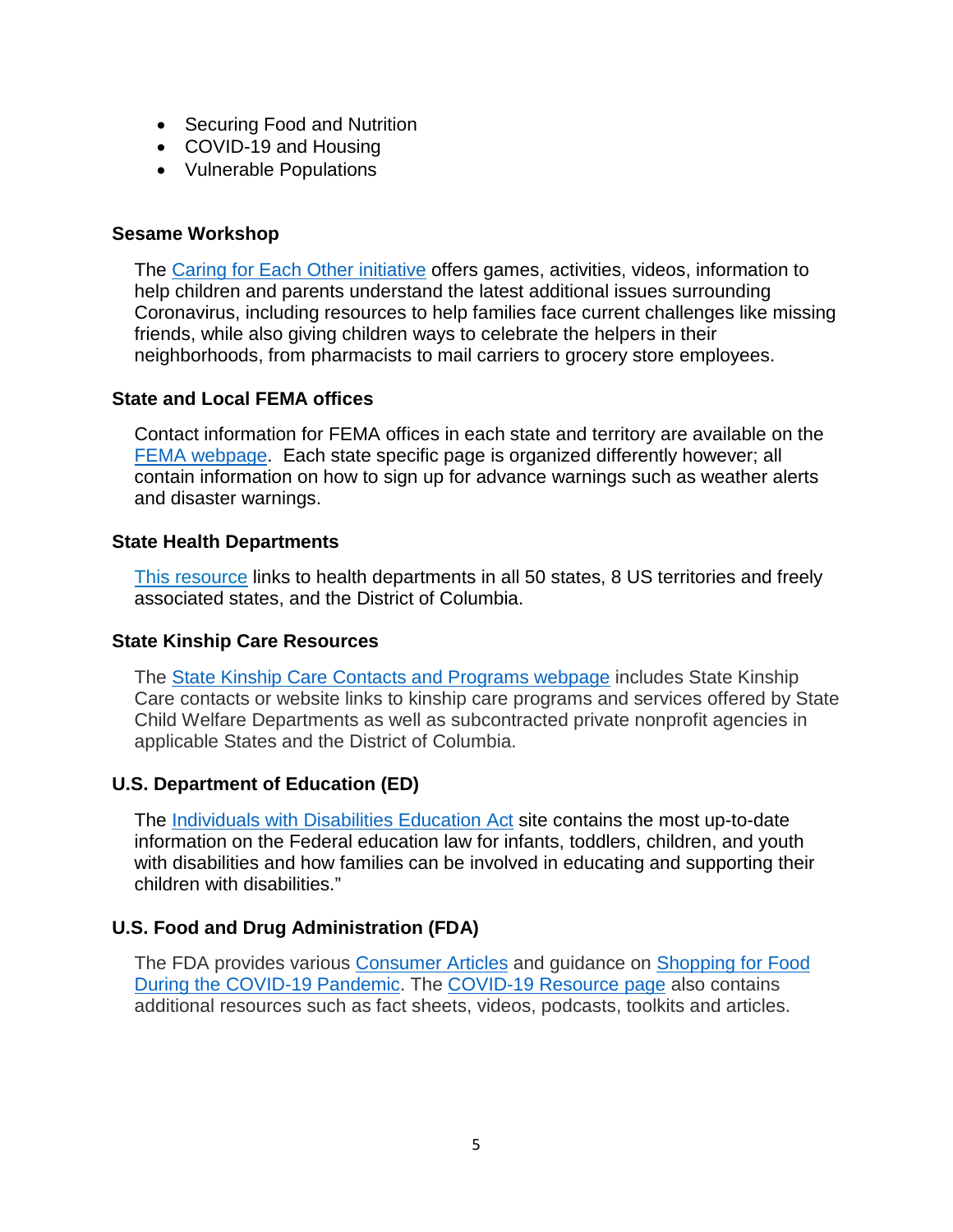### **U.S. Department of Veterans Affairs (VA)**

The Caregiver Support Program Information for Caregivers during COVID-19 fact sheet offers caregiver tips including topics applicable to all caregivers such as advance planning, how to protect yourself, and tips for stress management during an emergency.

# **General COVID-19 Information from the Federal Government Audience: Everyone**

## **Benefits.Gov**

On Benefits.gov, you can find government benefits related to unemployment assistance, healthcare, and food and nutrition. You can also take the Benefit Finder to find additional benefits you may be eligible for.

## **Centers for Disease Control and Prevention (CDC)**

The What you should know about COVID-19 to protect yourself and others fact sheet offers information about staying safe during the outbreak.

In addition, the What You Need to Know about Handwashing video provides instructions on how to wash your hand effectively. The Use of Cloth Face Coverings to Help Slow the Spread of COVID-19 webpage offers up-to-date information and guidance on the use of face coverings, as well as tips for making and washing cloth facemasks.

The Older Adults webpage provides important information that could be very useful to this population.

The Talking to Children about Coronavirus Disease 2019 webpage offers concrete messaging for talking with children about the Coronavirus.

### **CDC, FEMA, & the White House**

Coronavirus.gov offers extensive information on symptoms, testing, and COVID-19 prevention. Resources are organized by audience; Kinship Families and Grandfamilies may need to select a number of audiences to find resources that specifically apply to their needs.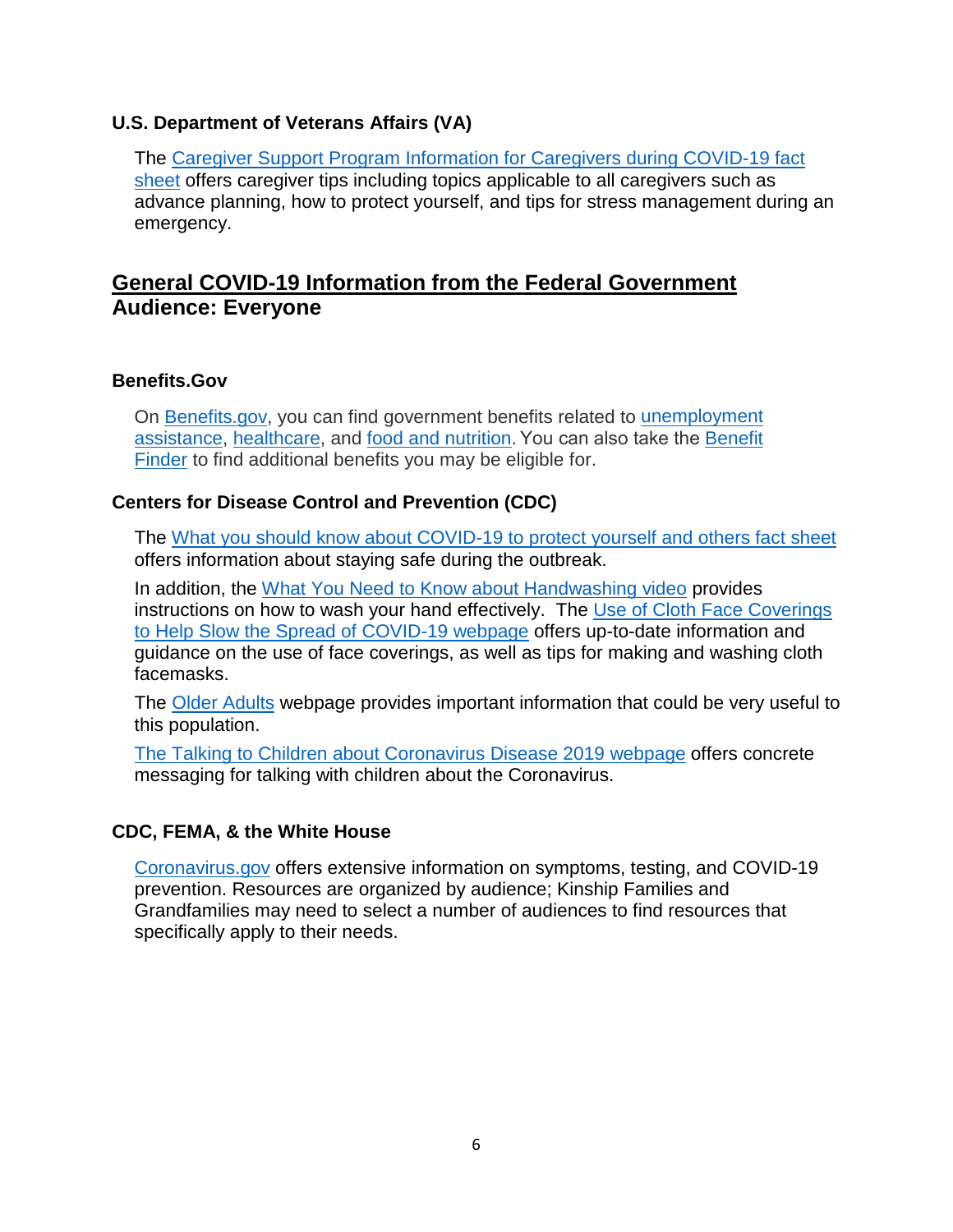## **Federal Communications Commission (FCC)**

The FCC is working to ensure that Americans stay connected during the COVID-19 pandemic. Learn more about the pledge and the companies and associations that have signed on.

The COVID-19 pandemic has triggered a number of scam text-message campaigns and "robocalls" offering free home testing kits, promoting bogus cures, selling health insurance, and preying on virus-related fears. The COVID Scams webpage offers information about avoiding and reporting scams.

# **Federal Emergency Management Agency (FEMA)**

The Coronavirus Rumor Control webpage helps the public distinguish between rumors and facts regarding the response to COVID-19 pandemic.

In addition, the page offers links and information on how to report scams to the Federal Trade Commission.

# **U.S. Food and Drug Administration (FDA)**

The FDA provides various Consumer Articles and guidance on Shopping for Food during the COVID-19 Pandemic. The COVID-19 Resource page also contains additional resources such as fact sheets, videos, podcasts, toolkits and articles.

# **U.S. Department of Veterans Affairs (VA)**

The What you need to know about Coronavirus (COVID-19) guide offers information about the signs and symptoms of COVID-19. Tips for staying safe and information on whom to contact if you do become sick.

# **Tips for "Staying Connected" in an Emergency Audience: Everyone**

# **National Weather Service**

The National Weather Service Station Listing webpage included a search feature so that individuals can find the local radio stations they should tune into in the event of an emergency. There is also information about vibrators, strobe lights, and other alerting systems for people who are hearing impaired.

# **Older Adults Technology Services (OATS)**

The Senior Planet Coronavirus Resource Guide offers a range of videos and guides on basic IT topics such as choosing a mobile device, safe online chatting, banking online, and shopping online.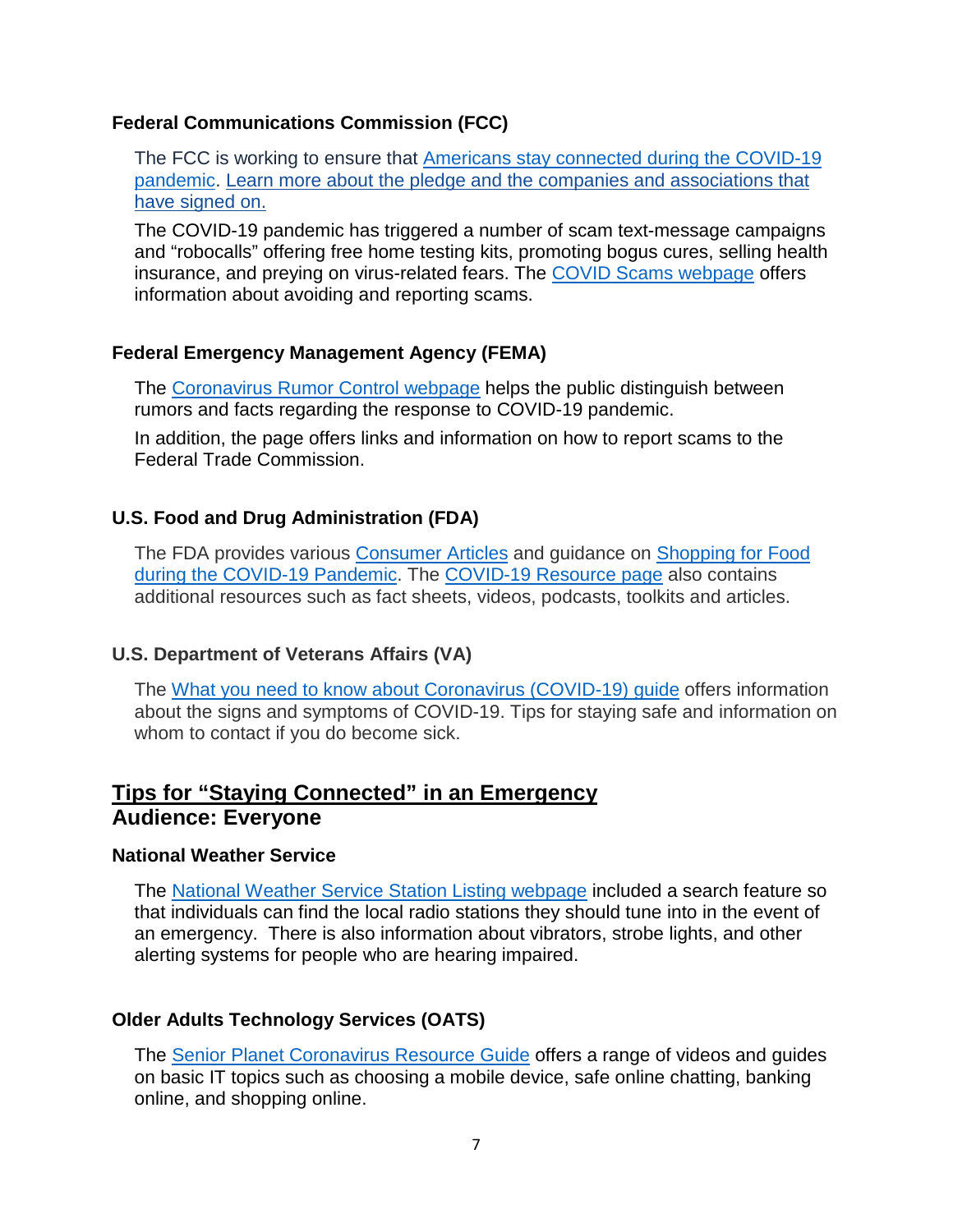#### **Wi-Fi resources for caregivers who do not have Internet access at home**

If you do not have Internet access at home, this article explains how to find free Wi-Fi options. This article offers additional tips for finding free Wi-Fi in an emergency including a list of national businesses that offer free Wi-Fi.

# **Helplines and Hotlines Audience: Everyone**

## **211.Org**

Dialing 2-1-1 provides individuals and families in need with a shortcut through what can be a bewildering maze of health and human service agency phone numbers. By simply dialing 211, those in need of assistance can be referred, and sometimes connected, to appropriate local agencies and community organizations. 211.org can assist with resources in the following areas:

- COVID-19 (Coronavirus) Pandemic
- Crisis and Emergency
- Disaster Assistance

#### **American Bar Association**

The ABA site provides various legal support with finding free legal services; a Lawyer referral tool, as well as links to free information on common issues/problems.

### **Stanford Legal Design and Lab**

Information on eviction and rent protections during the COVID-19 emergency can be found on the Legal Frequently Asked Questions page.

### **National Alliance on Mental Illness (NAMI)**

**NAMI, the National Alliance on Mental Illness** is the nation's largest grassroots mental health organization dedicated to building better lives for the millions of Americans affected by mental illness. NAMI provides support in Managing Anxiety, as well as additional information for assistance during these challenging times.

Call the NAMI Helpline at (800) 950-NAMI or in a crisis, text "NAMI" to 741741

#### **National Center for Disaster Fraud Hotline**

Dial 1-866-720-5721 to report fraud related to an emergency, including COVID-19. To submit a compliant online, complete the disaster complaint form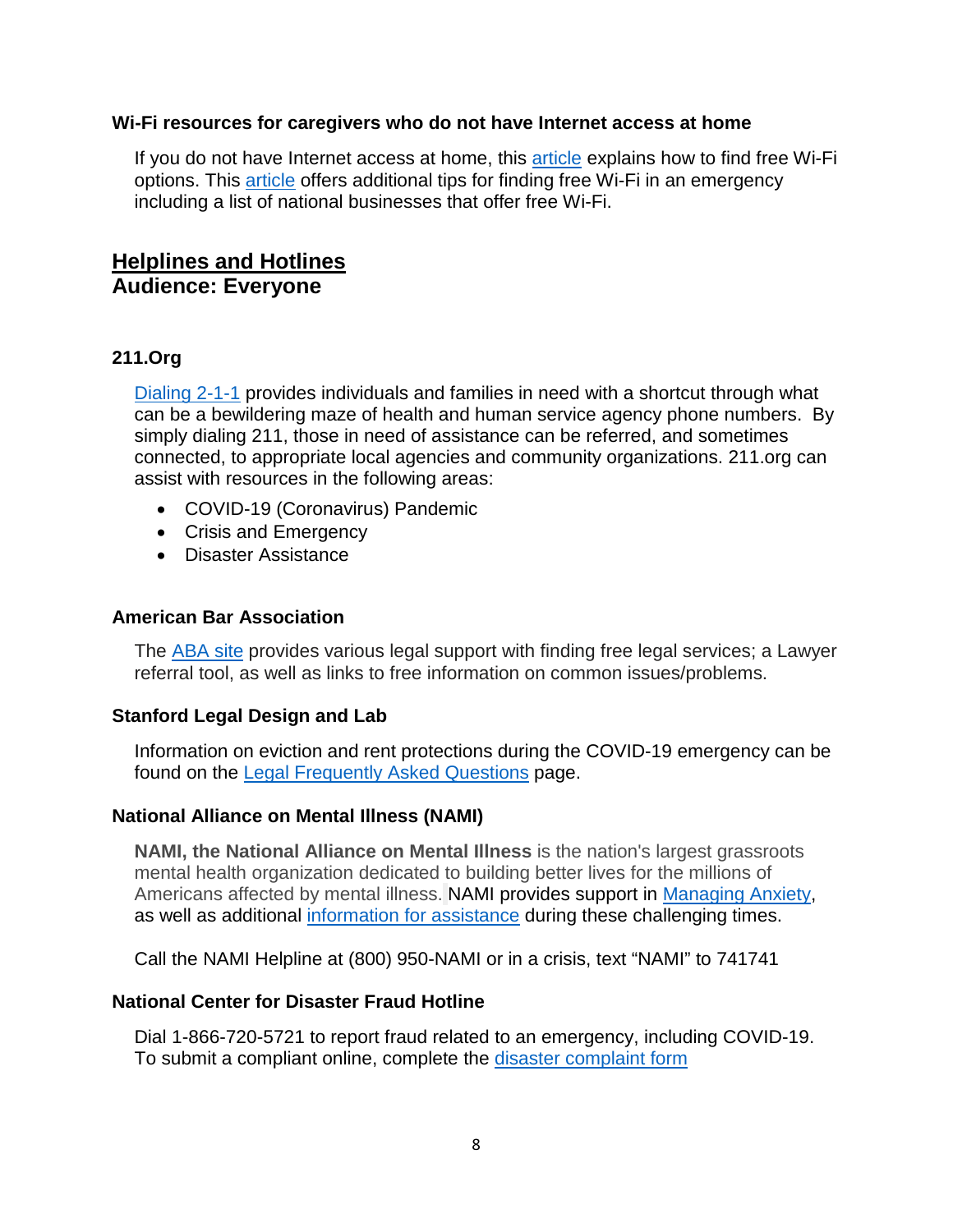#### **National Domestic Violence Hotline**

For anyone affected by abuse and needing support, call 1-800-799-7233, or if unable to speak safely, log onto thehotline.org or text LOVEIS to 22522. This toll-free, multilingual and confidential crisis support service is available to all residents in the United States and its territories.

#### **National Suicide Prevention Lifeline**

The National Suicide Prevention Lifeline is a suicide prevention network of over 160 crisis centers that provides 24/7 service to anyone in suicidal crisis or emotional distress via toll-free hotline 1-800-273-8255 or chat with a specialist.

### **Substance Abuse and Mental Health Services Administration's (SAHMSA) Disaster Distress Help Line**

The Disaster Distress Helpline, 1-800-985-5990 can provide immediate counseling to anyone who is seeking help in coping with the mental or emotional effects caused by developments related to the coronavirus pandemic. A text option is also available by texting 'TalkWithUs' to 66746.

# **Resources for Health Care and Social Service Providers Audience: Providers, social services workers, and advocates**

### **ARCH National Respite Network**

Providing and Receiving Respite Care Safely During the COVID-19 Pandemic - Voluntary National Guidelines for Respite Care Agencies, Providers, Family Caregivers, and Respite Care Recipients.

### **The Annie E. Casey Foundation**

The Foundation provides information on **Helping Agencies Prioritize Kinship Care** during the COVID-19 Pandemic . The Support Kinship Caregivers information Sheet identifies funding sources and strategic partnerships that can shore up resources for families and caregivers.

#### **Centers for Disease Control and Prevention (CDC)**

CDC has published a Guidance to Support Direct Service Providers (DSPs), personal care attendants, direct support professionals, paraprofessionals, therapists, and others as they support people with disabilities for COVID-19.